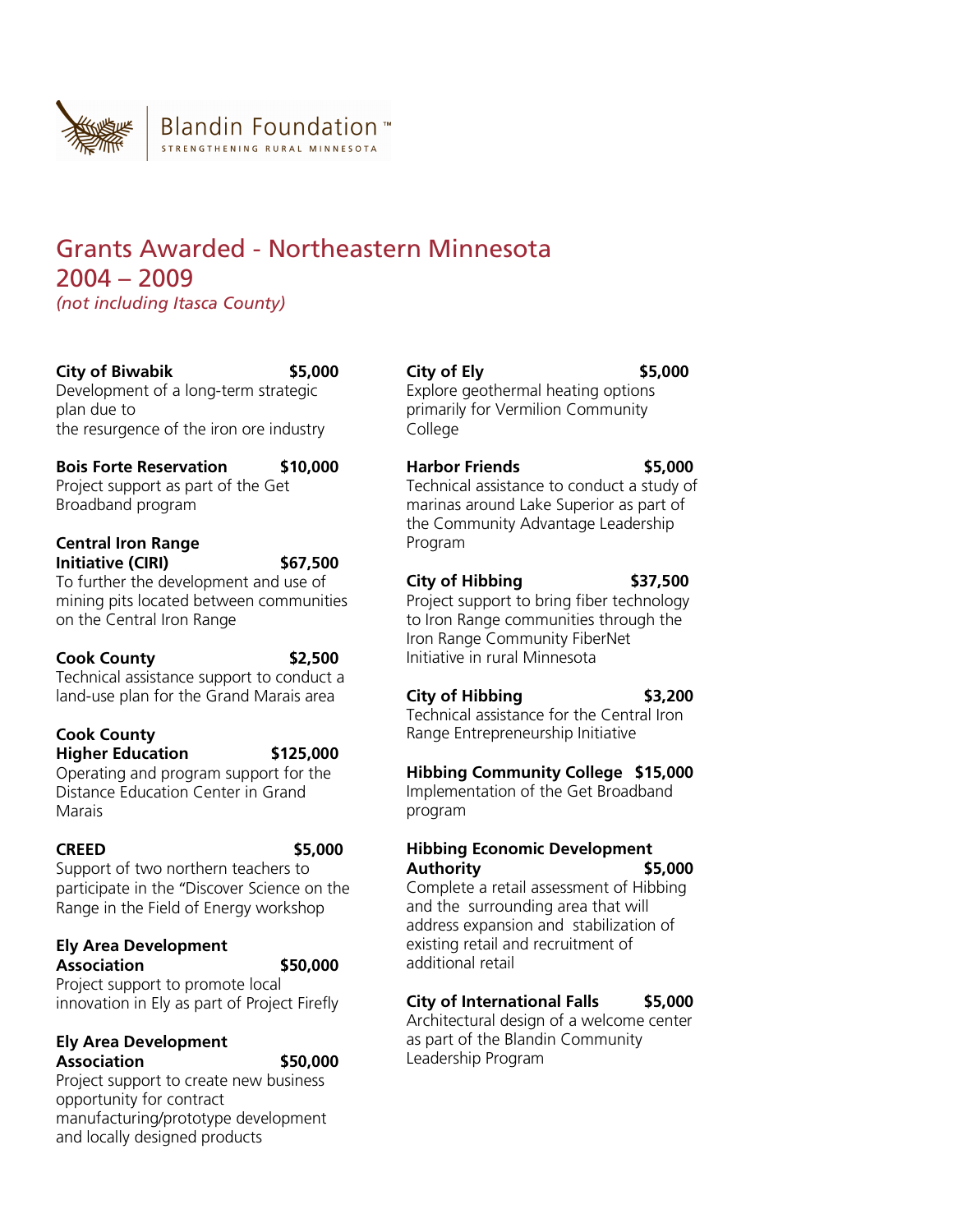#### **Minnesota State Colleges and Universities Foundation \$225,000**

Project support to the Northern Minnesota College Readiness Partnership to improve student success and build capacity among local school districts and community colleges in northern Minnesota

#### **Northeast Entrepreneur Fund \$250,000**

Project support to implement the Northland Entrepreneur Development System in rural Minnesota

#### **Northeast Entrepreneur Fund \$50,000**

Project support to fund the development of a business plan to implement the Entrepreneur League System in northeast Minnesota

# **Northeast Service**

**Cooperative \$34,000** 

Project support to conduct a feasibility study of a community open infrastructure fiber-optic networkin northeast Minnesota

## **Northland Foundation \$15,000**

Support of the 2007 Regional Kindergarten Transition Summit, and 2008 and 2009 NE MN Early Childhood **Summits** 

## **Northland Institute \$5,000**

Sponsorship of the Northland Executive **Business** Forum series

#### **North Shore Trade and Tech Project \$45,000**

Project support to link educational opportunities for North Shore youth and adults to the current work force realities in northeastern Minnesota

#### **Northspan Group \$25,000**

Facilitation of the Range Readiness Initiative

#### **Occupational Development Center \$50,000**

Capital support to relocate operations in rural Minnesota

#### **Occupational Development Center \$50,000**

Project support to enhance employment opportunities and increase self-sufficiency for people with barriers to employment in northeast Minnesota

#### **Northeast Service Cooperative \$6,500**

Planning effort to determine the interest and readiness of east Iron Range school districts to undertake a collaborative similar to the Itasca Area Schools Collaborative

#### **Rainy River Community College \$15,000**

Support to initiate marketing activities to promote utilization of broadband technology as part of the Get Broadband program in the International Falls area

## **Town of Tofte \$5,000**

Technical assistance support to the community with its economic development planning in Tofte

# **University of Minnesota Duluth \$10,000**

Seed capital to reactivate the Indian Mental Health Training Project

# **University of Minnesota Duluth/NRRI \$150,000**

Project support for a Product Development Fund to enhance economic growth in northeastern Minnesota

## **Vermilion Community College \$15,000**

To raise awareness of the value of broadband technology as part of the Get Broadband program in the Ely area

# **VocalEssence \$5,000**

To provide educational workshops and concerts in Hibbing, Virginia and Grand Rapids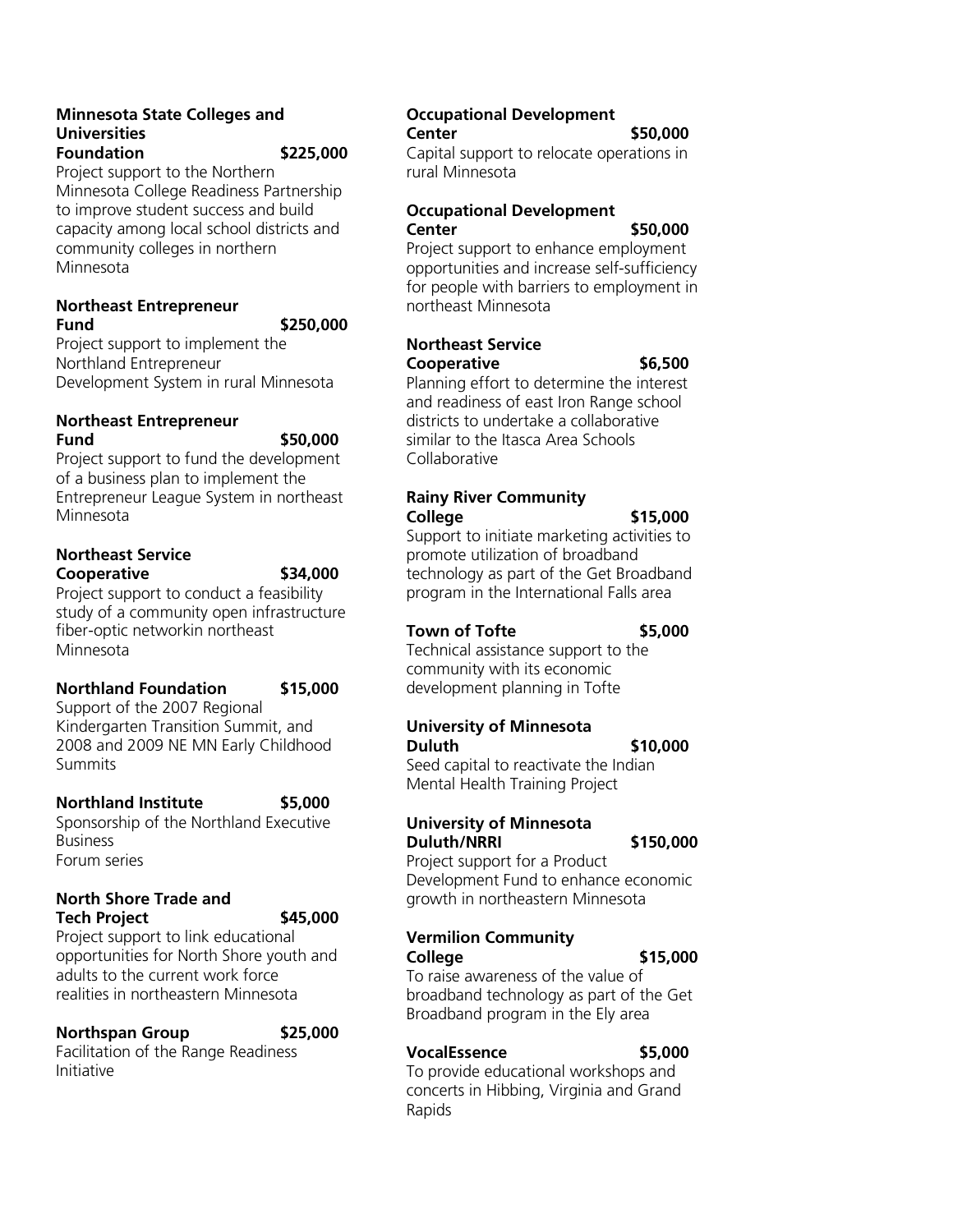

# Examples of statewide grants with regional impacts

**Area Partnership for Economic Expansion (APEX) \$45,000** Membership assistance

**Arrowhead Regional Development Commission \$ 40,000**  Project support to help businesses obtain expert consulting services to grow the workforce and increase profitability throughout rural Minnesota

**Bemidji State University \$ 88,000**  For continued support of the Northern Tier High Technology Corridor

#### **Greater Minnesota Housing Fund \$6,000,000**

For Phase II and Phase III of the State's Generic Environmental Impact Statement on Timber Harvesting Throughout rural Minnesota

#### **Minnesota Department of Natural Resources \$ 47,000**

For Phase II and Phase III of the State's Generic Environmental Impact Statement on Timber Harvesting Throughout rural Minnesota

#### **Minnesota Logger Education Program \$199,000**

For the Advanced Training for Logging Professionals as part of the Vital Forests/Vital Communities initiative

#### **Minnesota Logger Education Program \$ 40,000**

Project support to implement task force recommendations

#### **MinnPost \$225,000**  Start-up funding for a new online media outlet to bolster reporting capacity throughout rural Minnesota

**Minnesota Public Radio \$310,000**  For continued support to provide news coverage to residents throughout rural Minnesota

**Minnesota Public Radio \$ 52,000**  Project support to create a five-part radio and Internet Series on the economic future of rural Minnesota communities

**Minnesota Public Radio \$775,000**  For continued support of delivering news programming to rural communities throughout Minnesota

# **Minnesota Wood Campaign \$ 50,000**

Continuation funding for education and planning throughout rural Minnesota

# **Minnesota Wood**

**Education Project \$ 10,000** 

Programming for North Woods Education Project

# **Minnesota Wood**

**Education Project \$ 90,000**  For the FSC Group certification program

throughout rural Minnesota

# **University of Minnesota \$ 50,000**

Study and make recommendations regarding increased family forest owner participation in the Sustainable Forest incentive Act in support of the Vital Forests/Vital Communities program